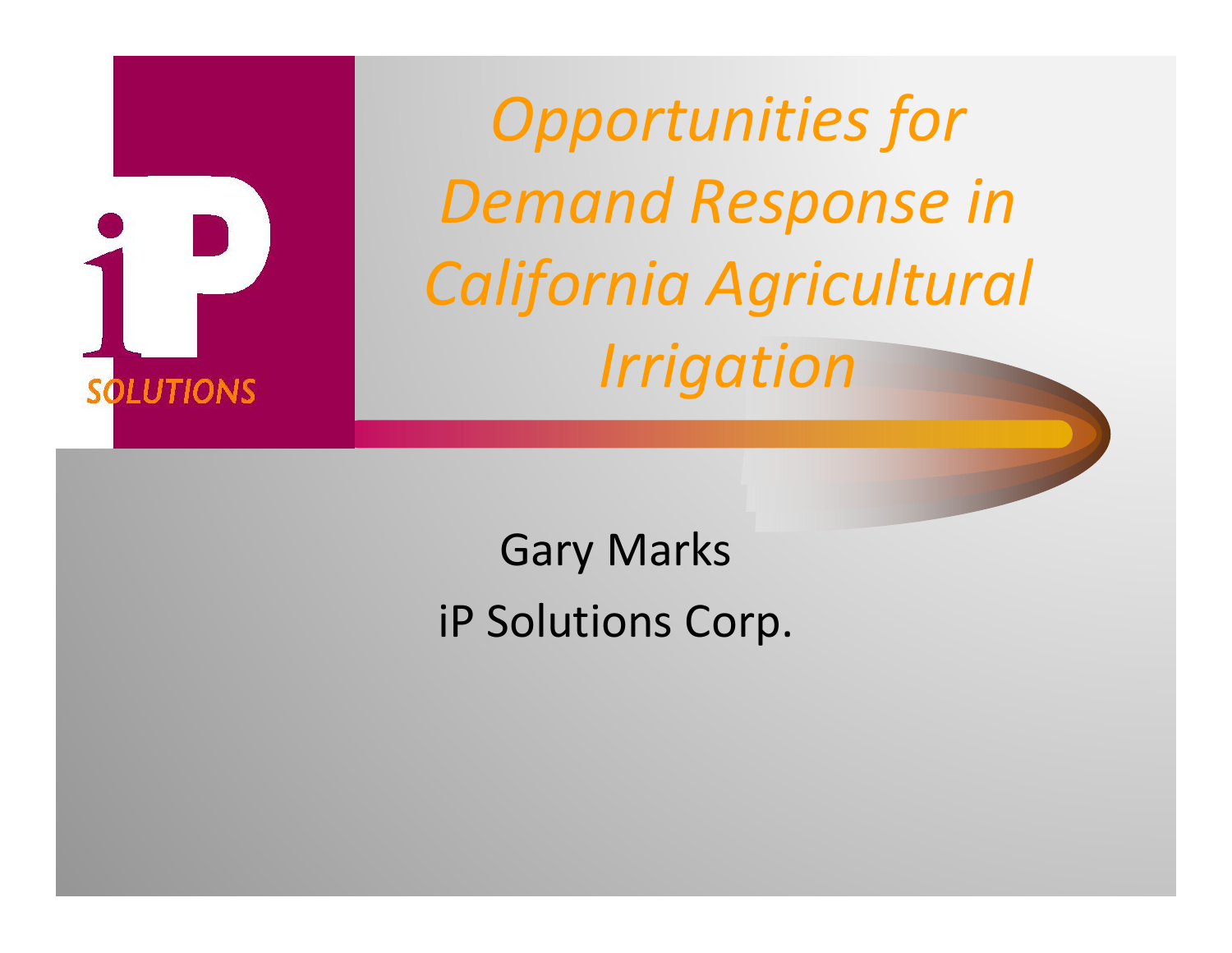

- Energy Data for California Agricultural Irrigation
- Potential Solutions for Demand Response and Permanent Load Shifting
- **Potential and Challenges for Acceptance of** Demand Response and Permanent Load Shifting
- **Permanent Load Shifting vs. Demand** Response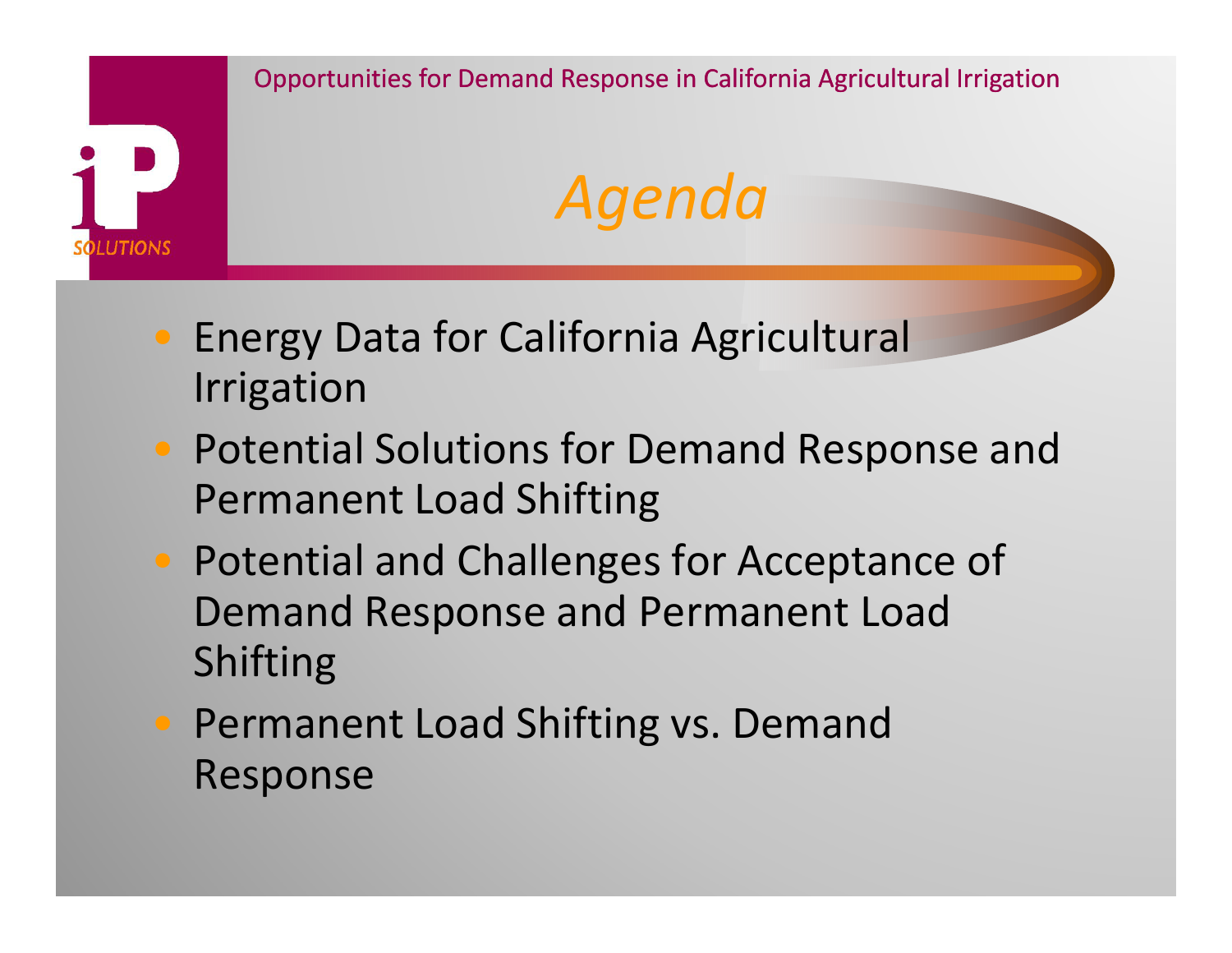

## *ENERGY DATA FOR CALIFORNIA AGRICULTURAL IRRIGATION*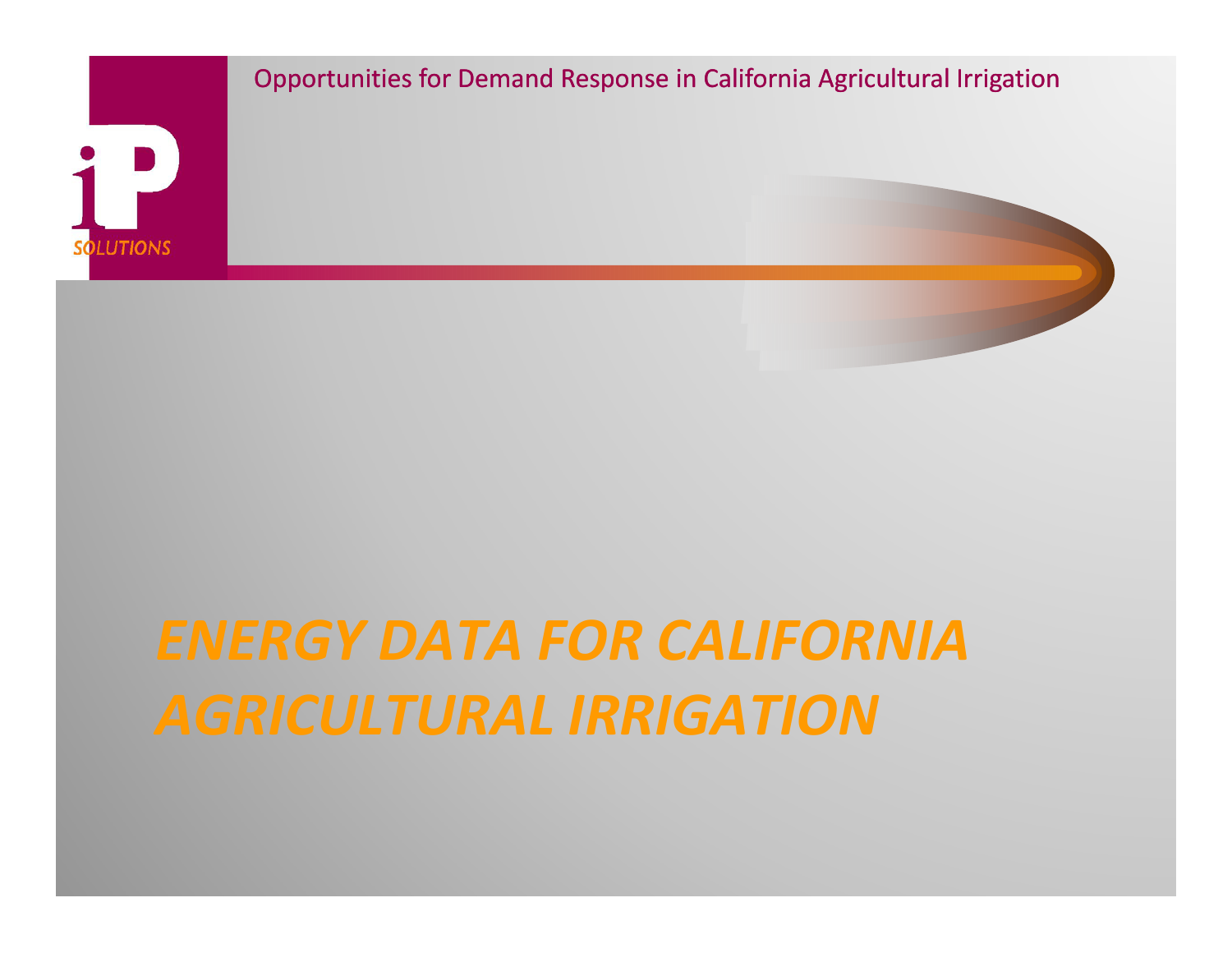

Opportunities for Demand Response in California Agricultural Irrigation *Energy Data for California Agricultural Irrigation*

- Annual electrical energy consumed by California agricultural irrigation is approximately 10 billion KWhs.
- The "on-farm" component, the main focus of this presentation, accounts for nearly 75% of the total.
- Virtually all of it is consumed during the months of highest grid stress.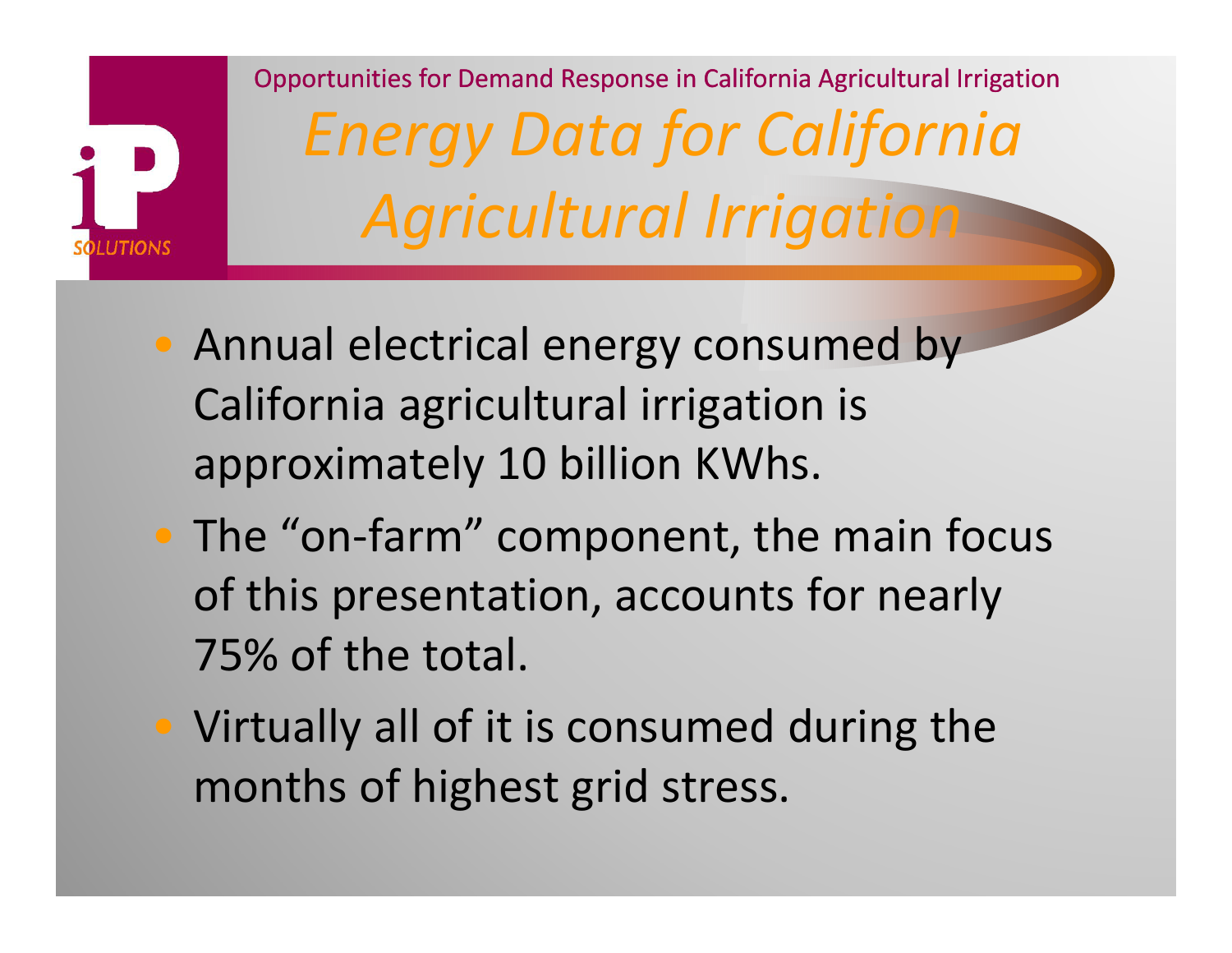

- 50,000 Irrigated Farms
- 100,000 Irrigation Pumps
- 8 Million Irrigated Acres
- 30 Million Acre-Feet Applied Annually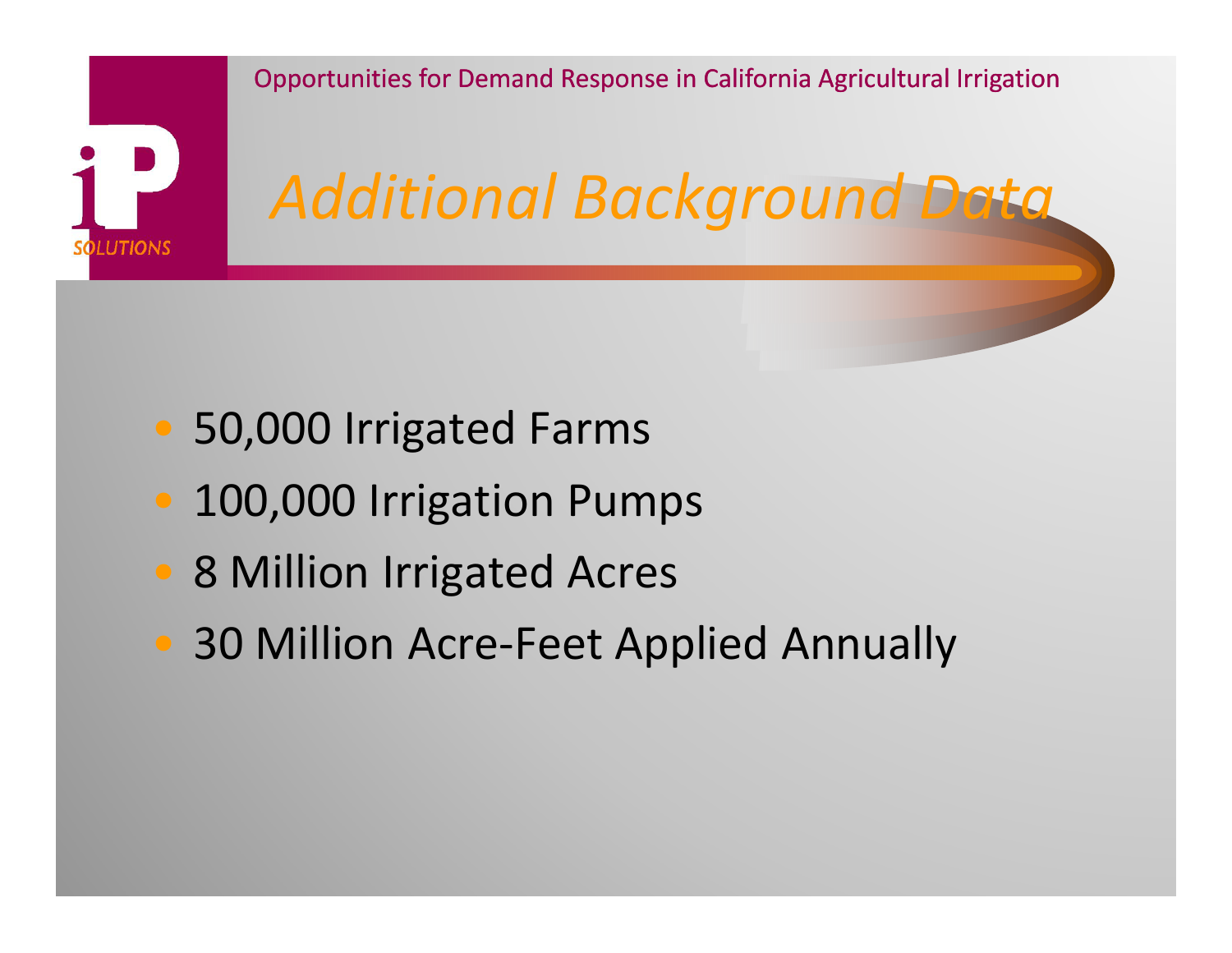



#### **Energy Use by Region Energy per AF of Water**

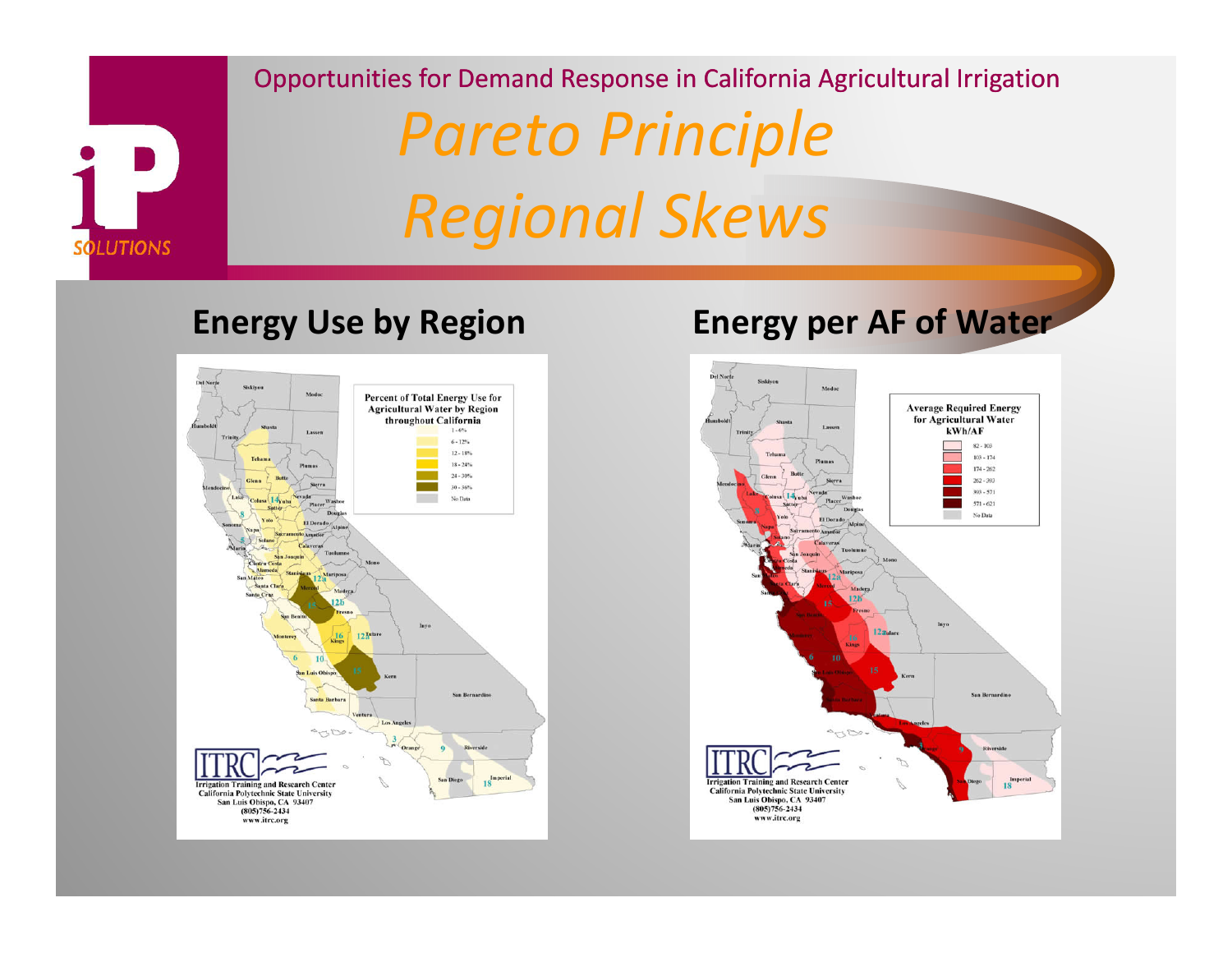#### Opportunities for Demand Response in California Agricultural Irrigation *Skews and Trends by Water Source and Irrigation Method* **SOLUTIONS**

- Greatest energy use comes from on-farm sources, especially on-farm ground water sources.
- There is <sup>a</sup> continuing trend toward drip/micro irrigation, which saves water but actually *increases* energy use.
- These two reinforce one another.

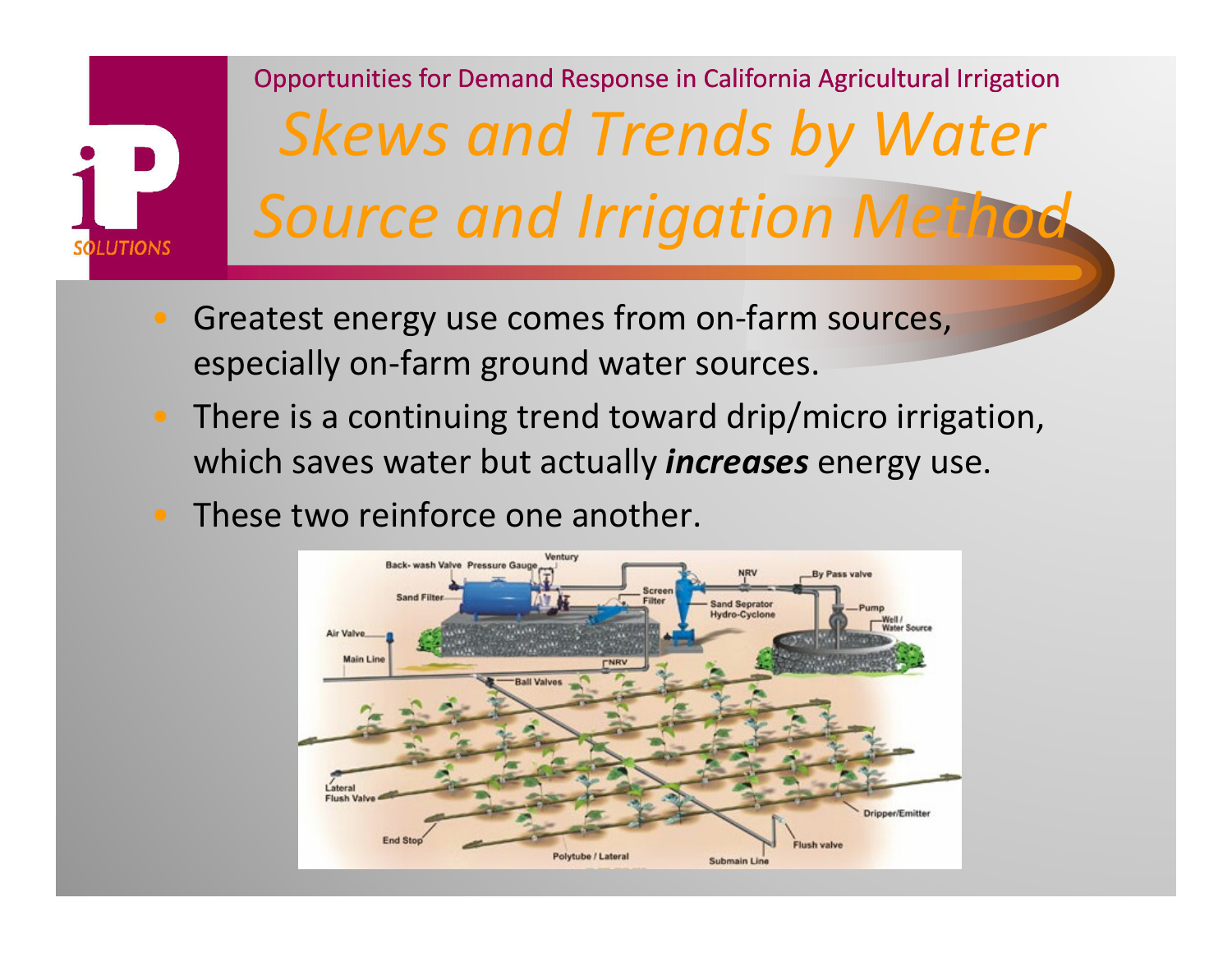# **DLUTIONS**

## Opportunities for Demand Response in California Agricultural Irrigation *Pareto Principle of Grower Size and Utility Coverage*

- Approximately 14% of the farms irrigate 84% of the acreage.
- Utility coverage of the growing regions in California is dominated by <sup>a</sup> few utilities but especially PG&E

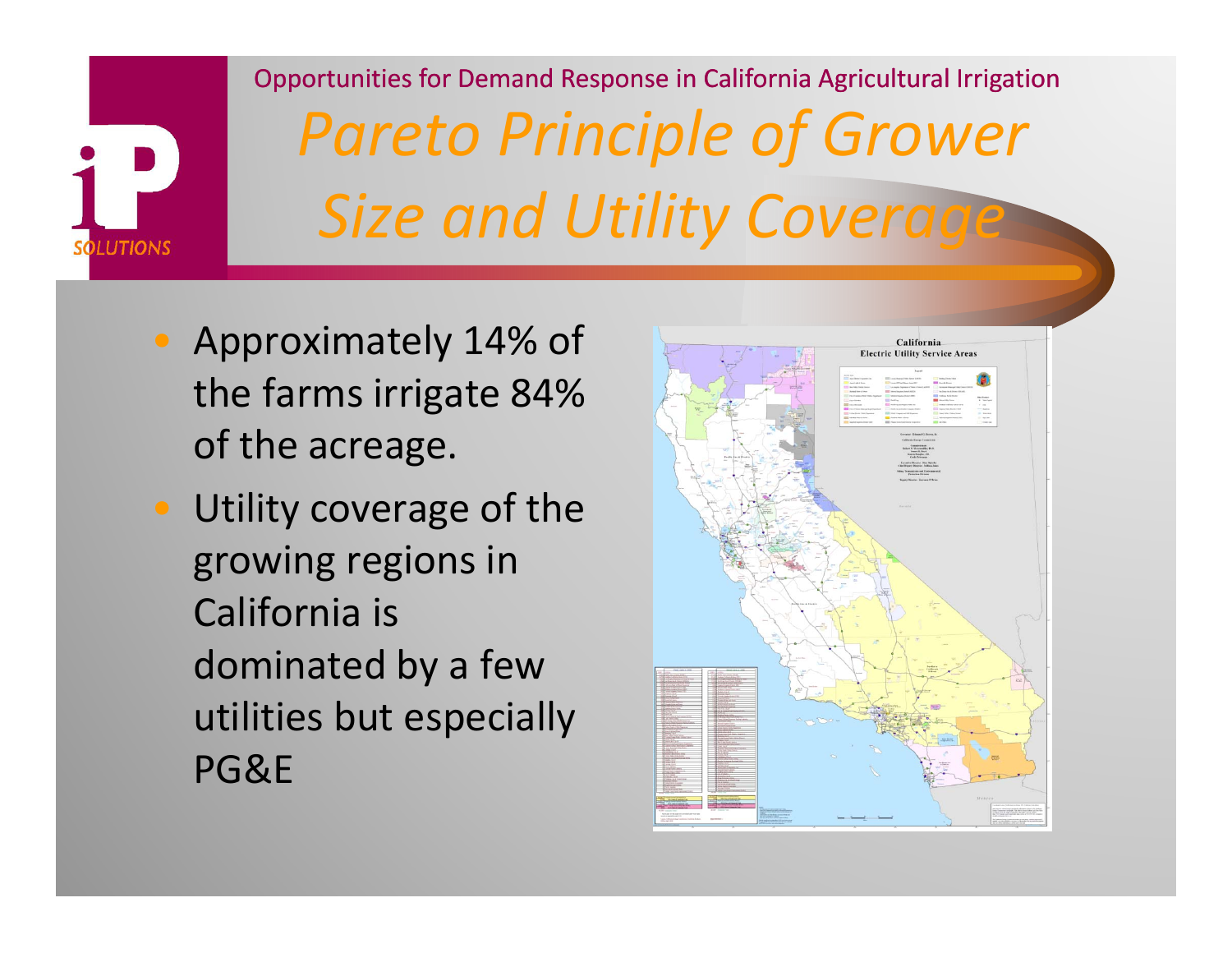

## *POTENTIAL SOLUTIONS FORDEMAND RESPONSE AND PERMANENT LOAD SHIFTING*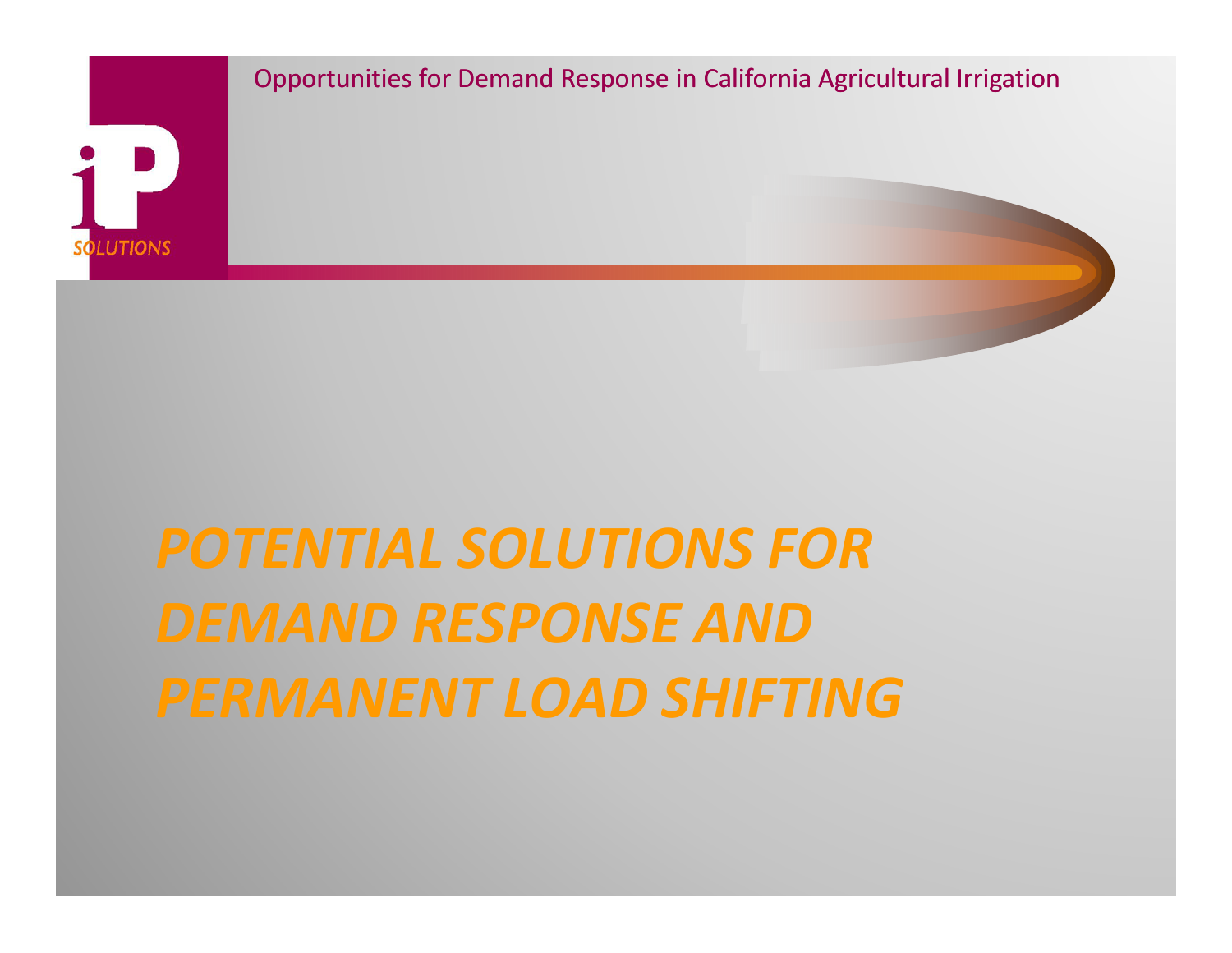Demand Response: *Peak‐load shifting based on "events"*

#### *and/or dynamic price data*

**SOLUTIONS** 

– Manual or Slow DR:

- *Scheduled in advance*
- *Human controller acceptable*

#### Fast or Auto DR:

- *Real‐time response to events and/or dynamic price data*
- *Requires automation*

### Permanent Load Shifting :

- *Load permanently shifted off‐peak*
- *Time‐of‐Use (TOU) Rate Programs*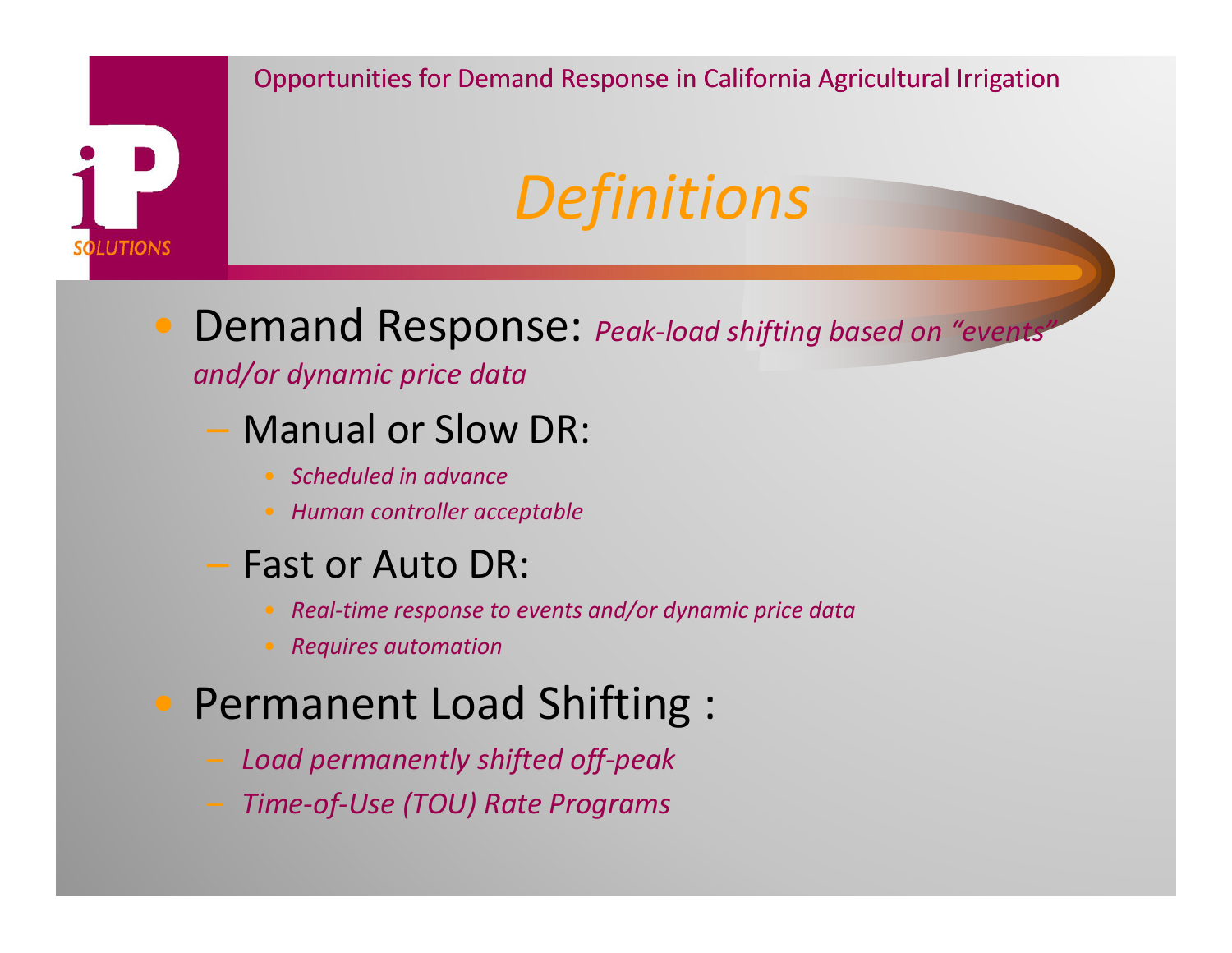

- Agricultural irrigation schedules are "intrinsically" flexible.
- TOU rate plans are common in California agriculture.
	- 80% of PG&E agricultural revenue
	- 70% of SCD agricultural revenue
- Nearly all pumps are manually controlled.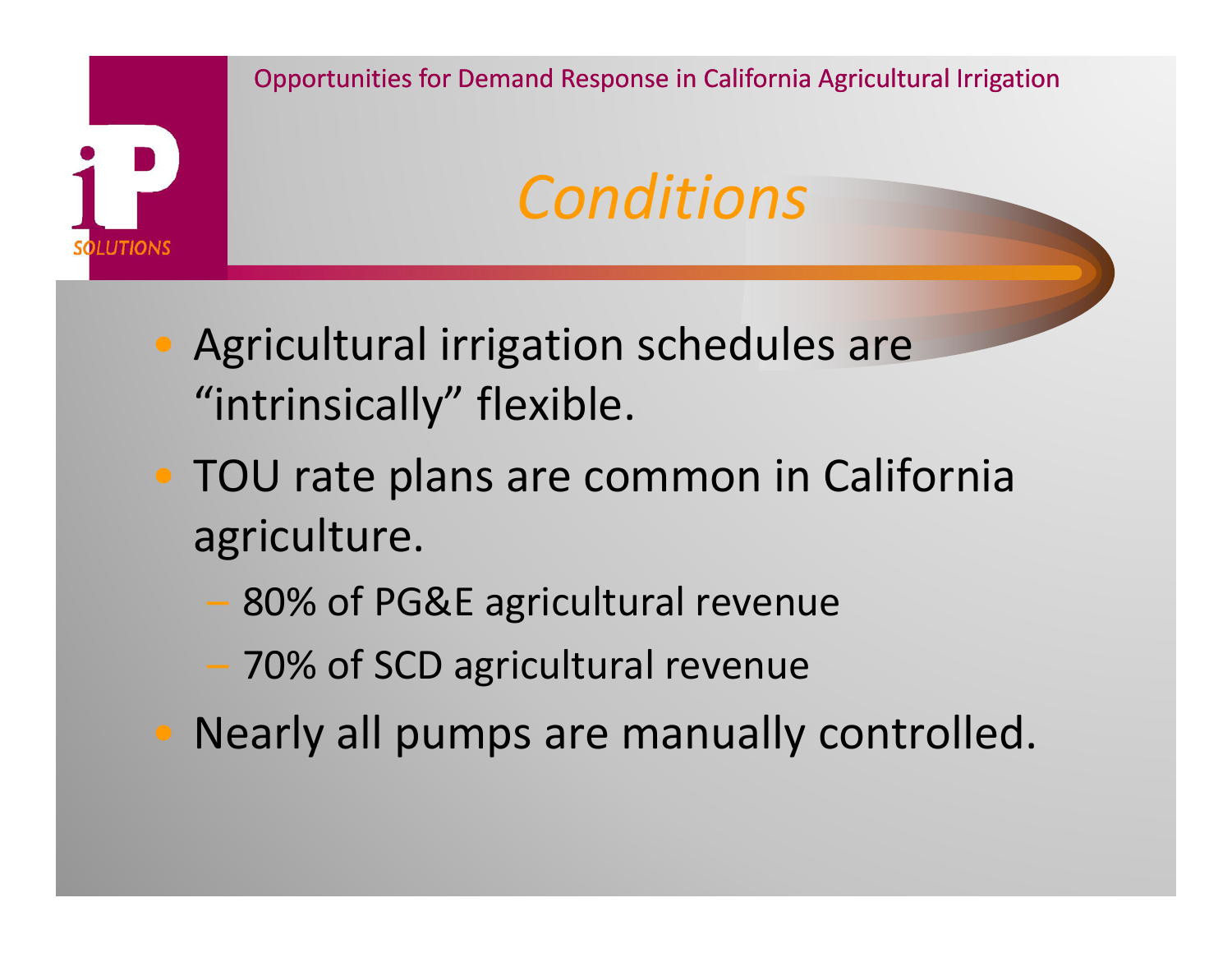## *Solutions (Requirements)*

#### • On-farm Source

More flexible than agency source

#### • Adequate Irrigation System Capacity

- Does it need to run 24/7 during peak ET periods?

#### • Automatic Controls

Required for AutoDR

#### • Storage

**SOLUTIONS** 

- Water pumped into storage during off‐peak periods
- Gravity fed or lower‐power booster pumps during peak periods

#### Variable Frequency Drives

- Improve efficiency
- Reduce stress on wells and pumps

#### Capacity Generated by Other Efficiency Measures

 Efficiency measures may free up capacity that can contribute to TOU or DR participation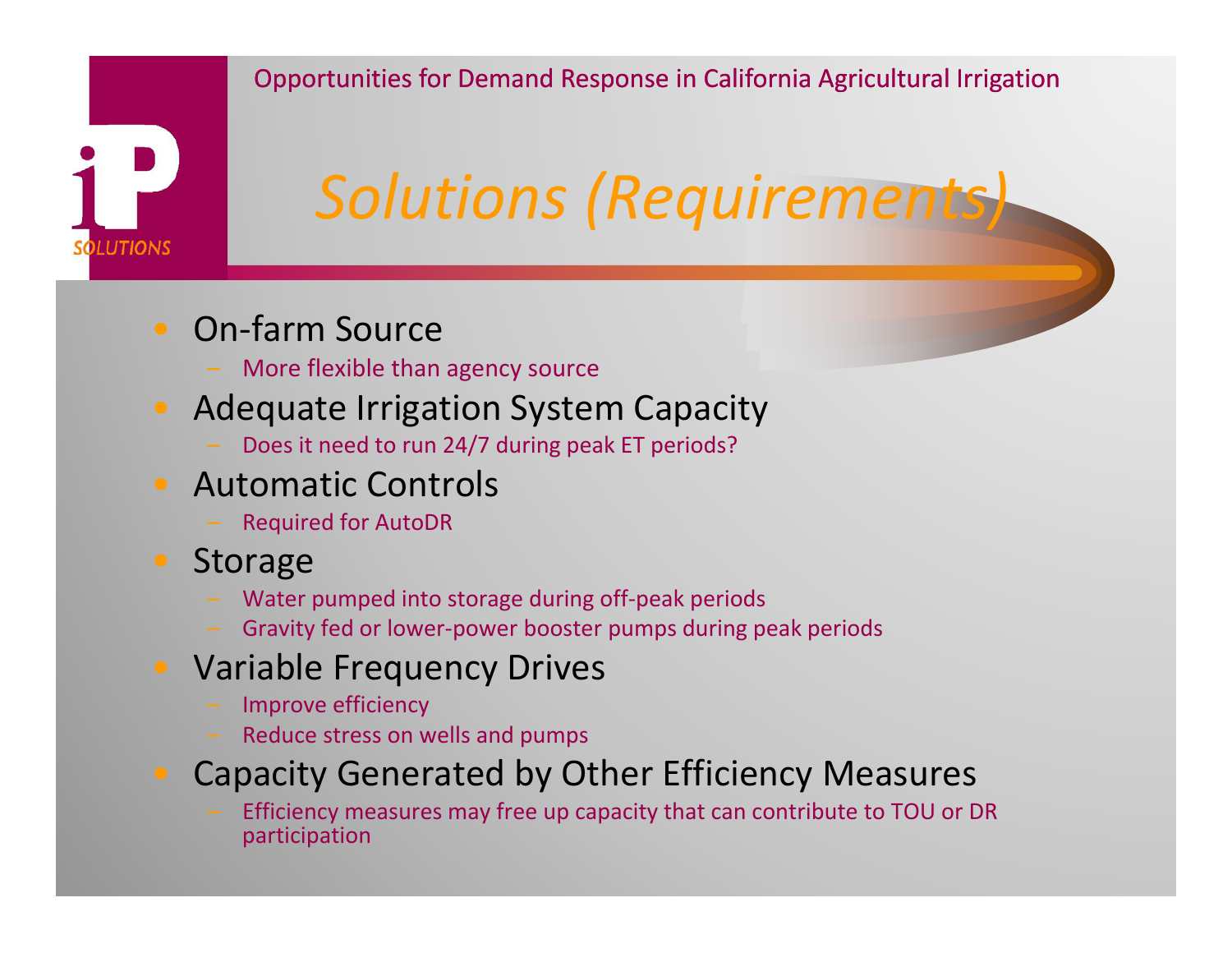

## *Irrigation System Capacity*

- Optimally it has sufficient capacity to irrigate crops during peak evapotranspiration (ET) periods without running constantly.
- If not, then there may still be potential for shifting load during non‐peak ET periods.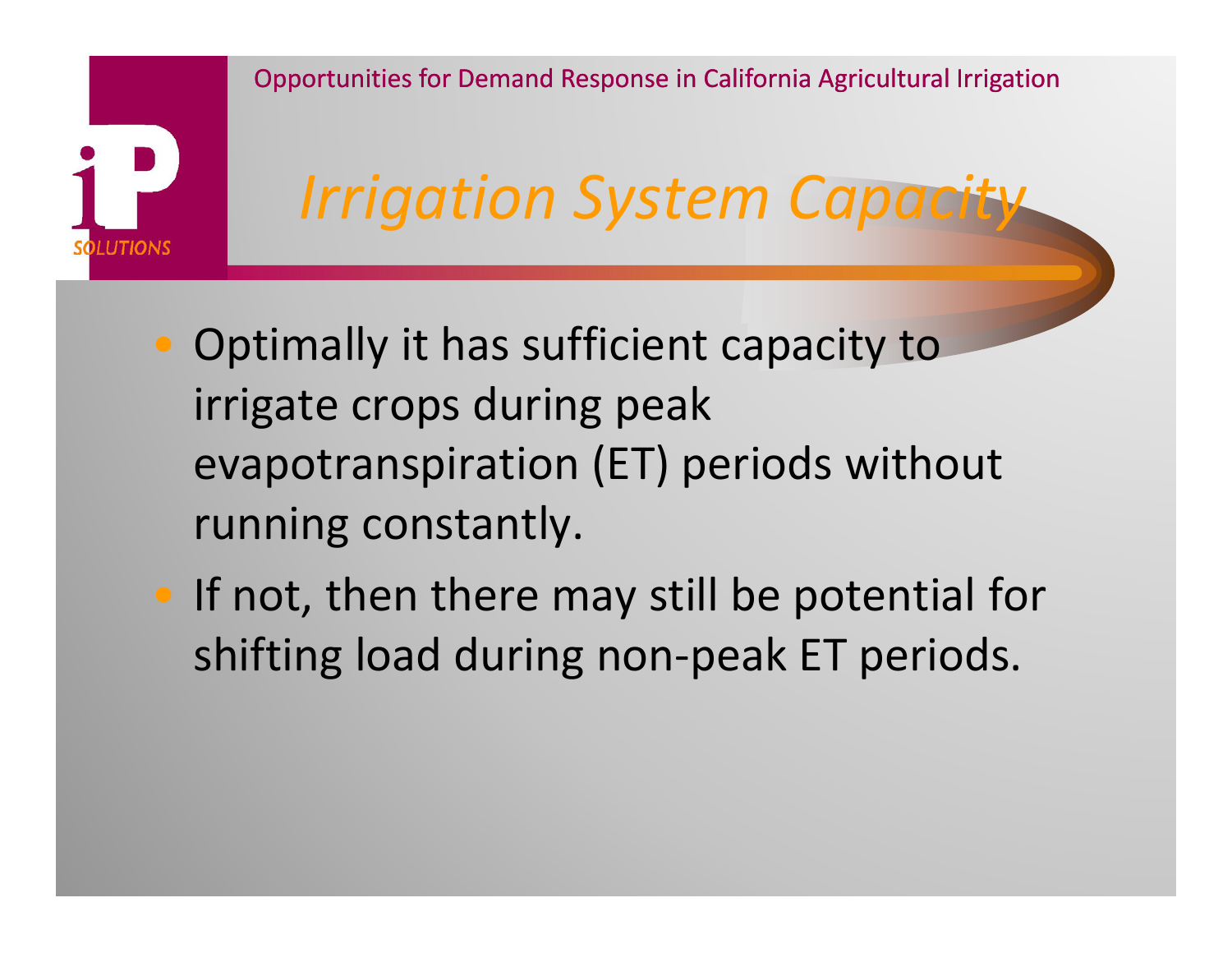

## *Automatic Controls*

- Schedule discipline for slow DR and TOU plans.
- Required for AutoDR
- Minimal local controller with remote Demand Response Automation Server (DRAS) client
- Robust local controller with resident DRAS client (e.g. OpenADR)
- May "piggy‐back" on other use such as remote monitoring and/or efficiency controls.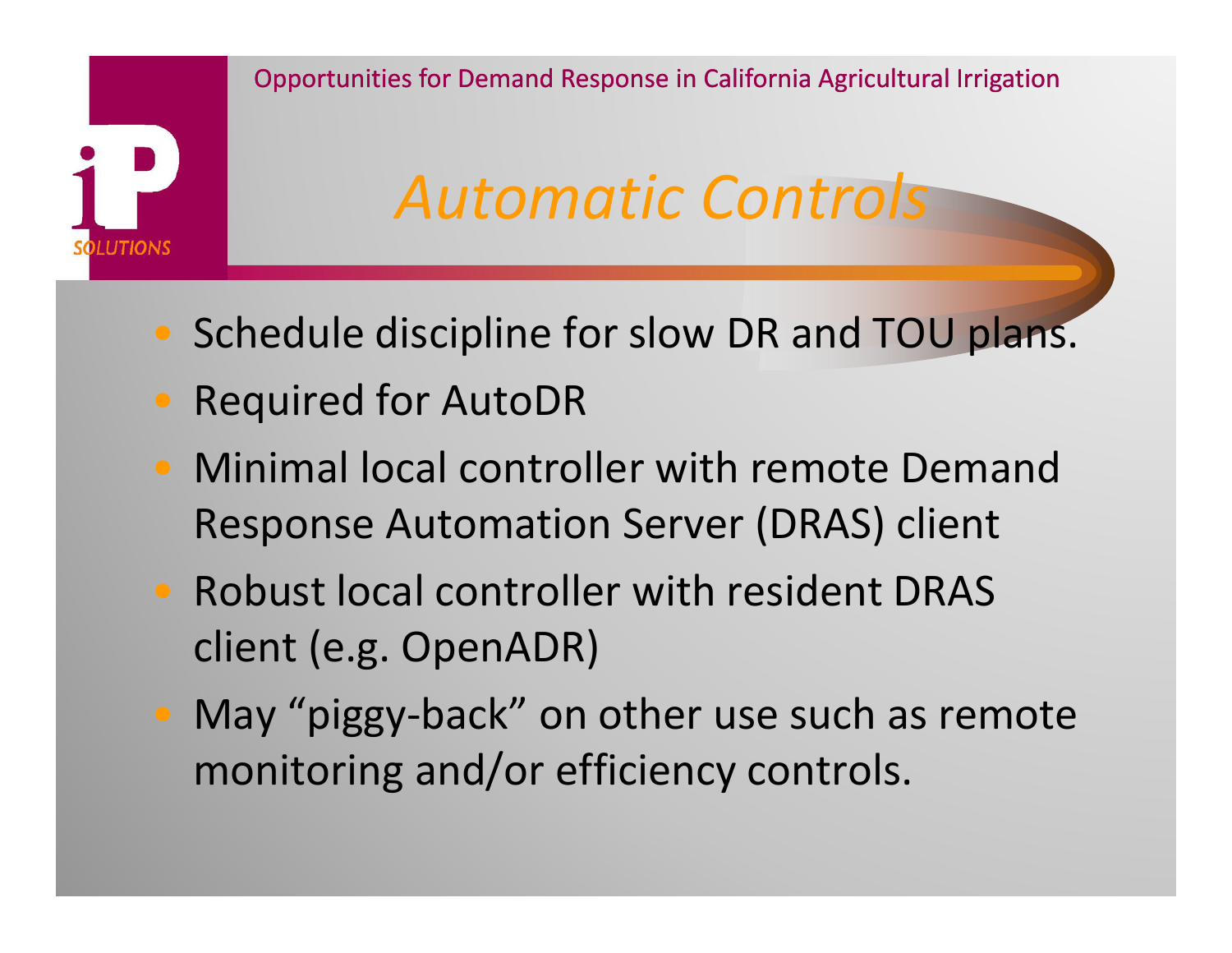## *Variable Frequency Drives*

#### Efficiency: Avoid pressure shedding

- Match pump to distribution requirement
- Using the same pump for different distribution systems or blocks

#### Variable speed for flood irrigation

Improve efficiency

**SOLUTIONS** 

- Reduce speed for DR or TOU peak periods
- Soft start/stop potential
	- $-$  Reduce stress on pumps and wells
	- Increase potential for DR and TOU program participation

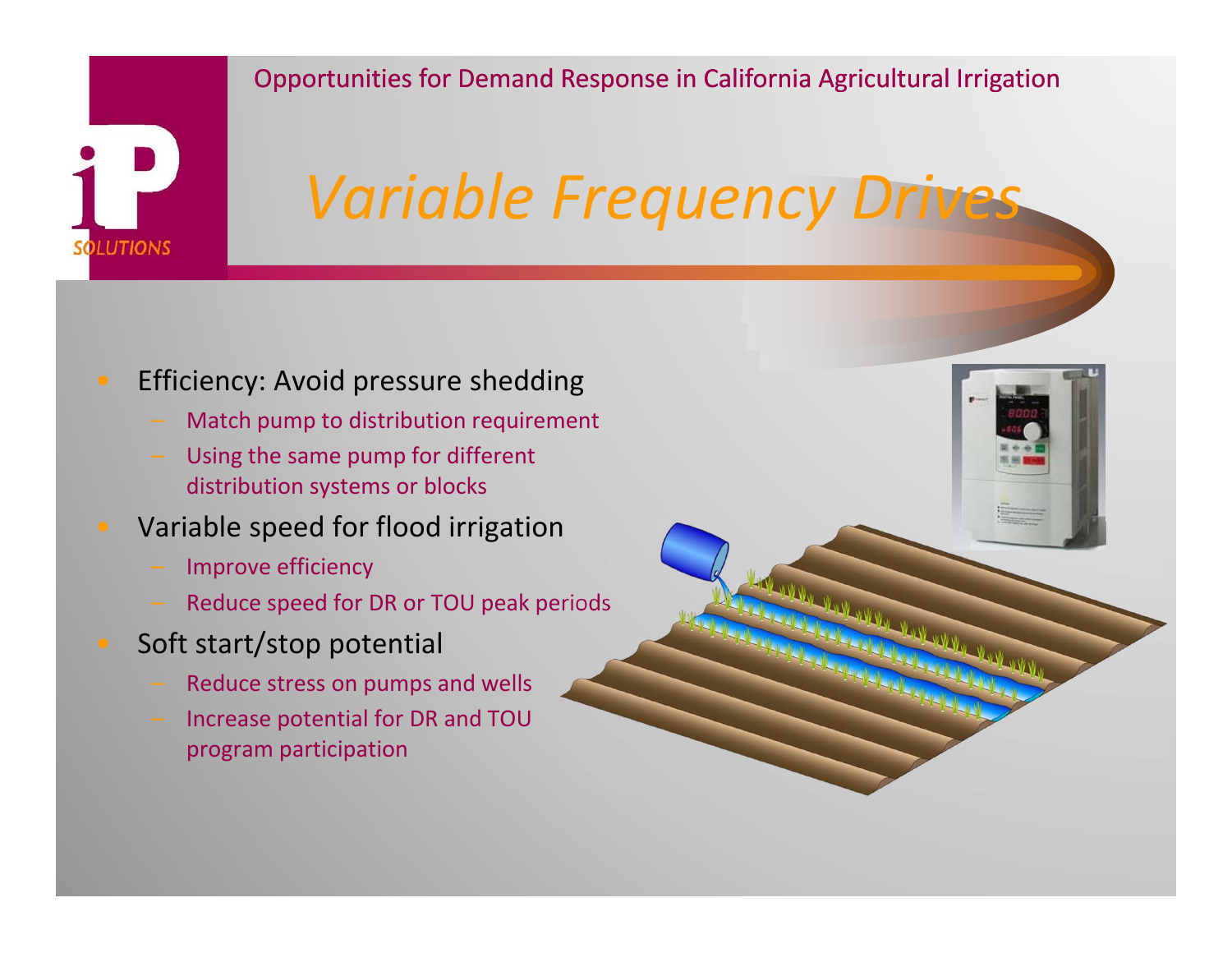## *Other Efficiency Measures*

- Still Significant Potential for Overall Pumping Plant Efficiency (OPPE) Improvements
	- 35% of well pumps and 51% of other irrigation pumps still have low efficiency (less than 50%)
	- The Advanced Pumping Efficiency Program (APEP) administered by the Center for Irrigation Technology (CIT) in Fresno resulted in less than 14% of California's agricultural irrigation pumps tested and less than 0.7% retrofitted during the 2002‐ 2008 phase.
- Reduction in Friction losses

**SOLUTIONS** 

- Reduce friction losses in and around pump assembly (part of OPPE)
- Reduce mismatch between pump discharge pressure and distribution system requirements
- Reduce flow rates for flood irrigation (where possible)
- Reduction in Water Application
	- Improve application uniformity (drip/micro conversions)
	- Improve irrigation scheduling through environmental monitoring
		- Weather, soil moisture, etc.
		- *may go the other way* (It may be determined that more water is needed)



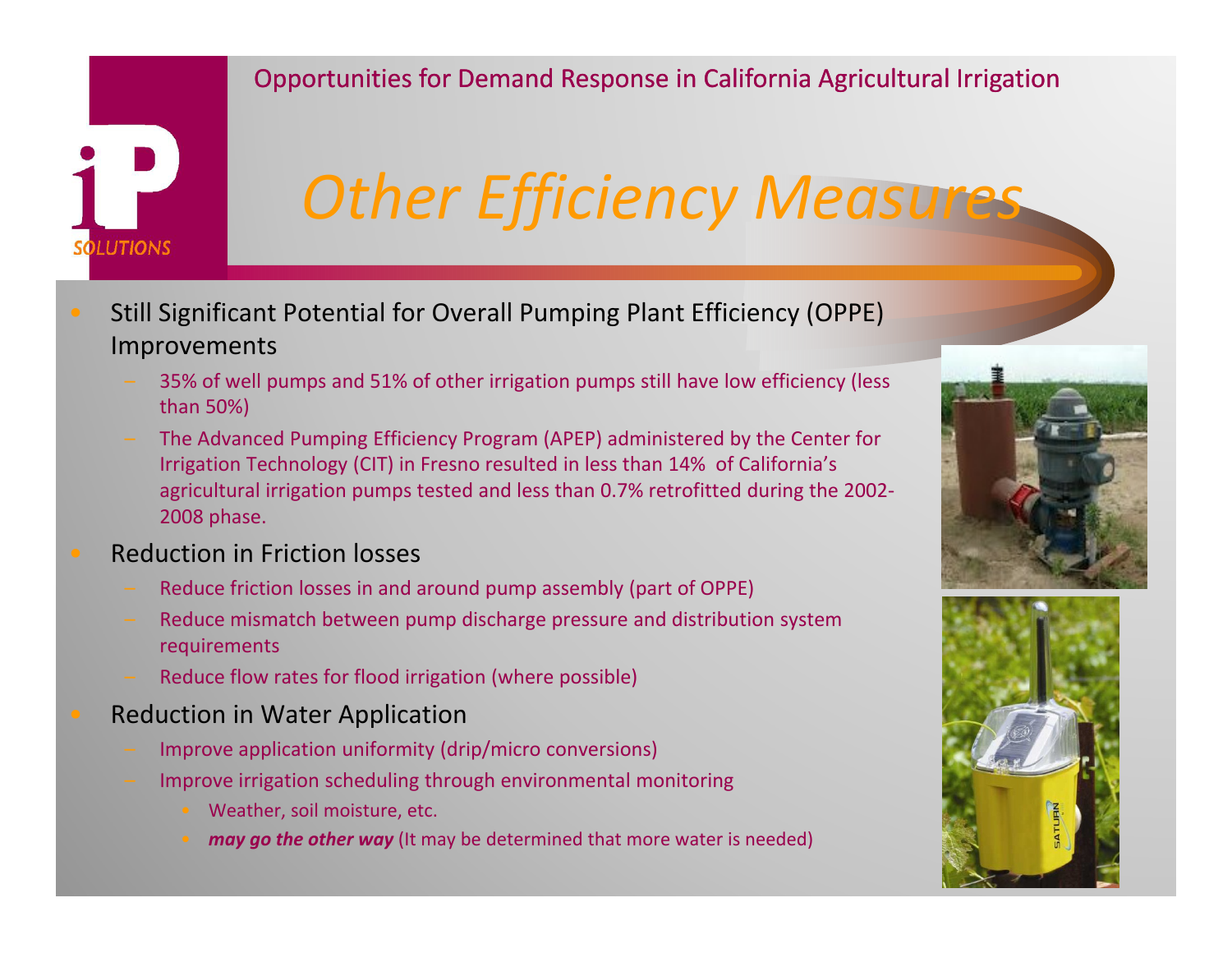

## *POTENTIAL AND CHALLENGES FOR ACCEPTANCE OF DEMANDRESPONSE AND PERMANENT LOAD*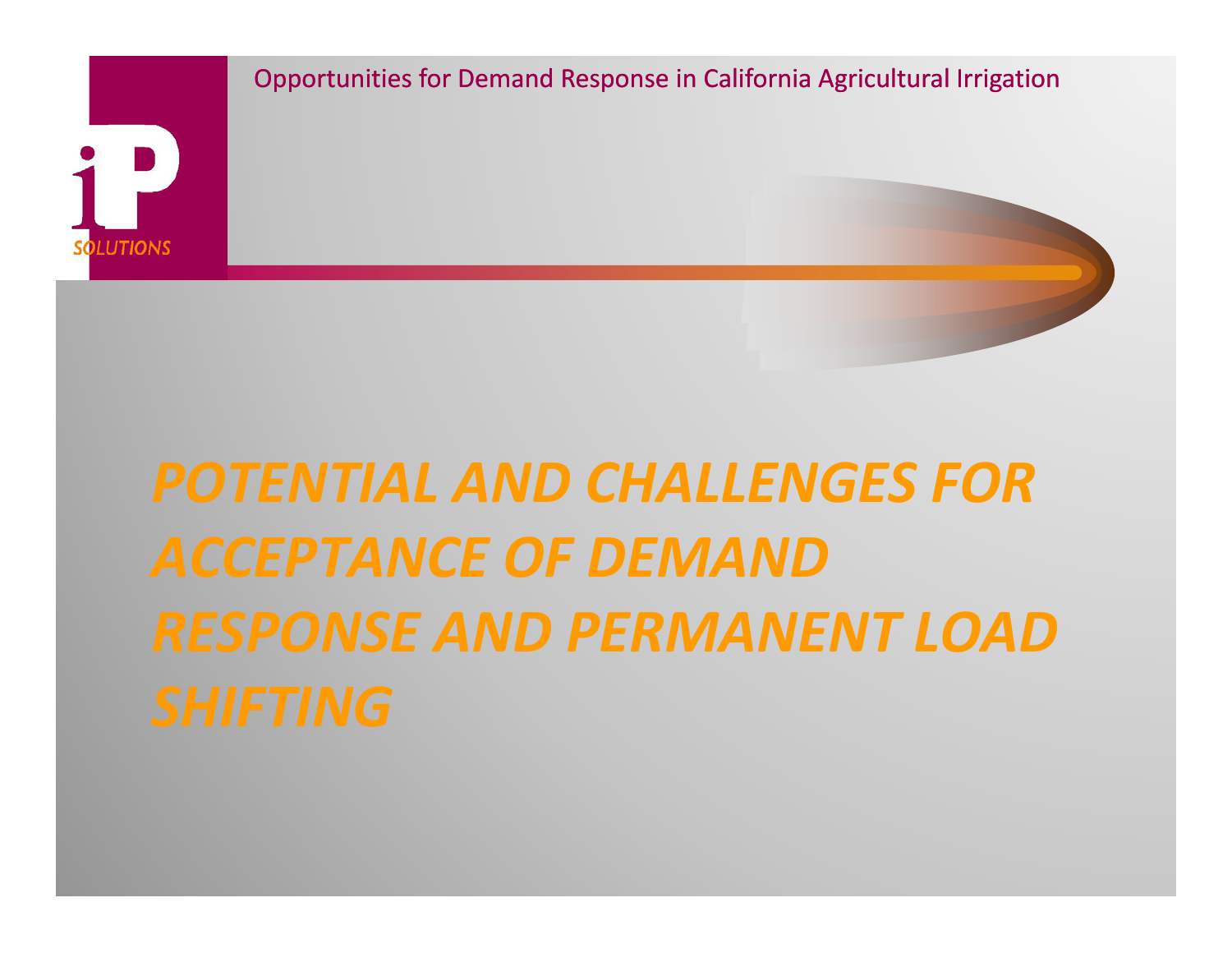## *Potential for Acceptance*

#### • Water Source

**SOLUTIONS** 

- On‐farm source with excess capacity
- $-$  On-farm source without excess capacity
- Off‐farm (agency) source
- Permanent Load Shifting vs. Demand Response
- Manual DR vs. AutoDR
- ROI for Grower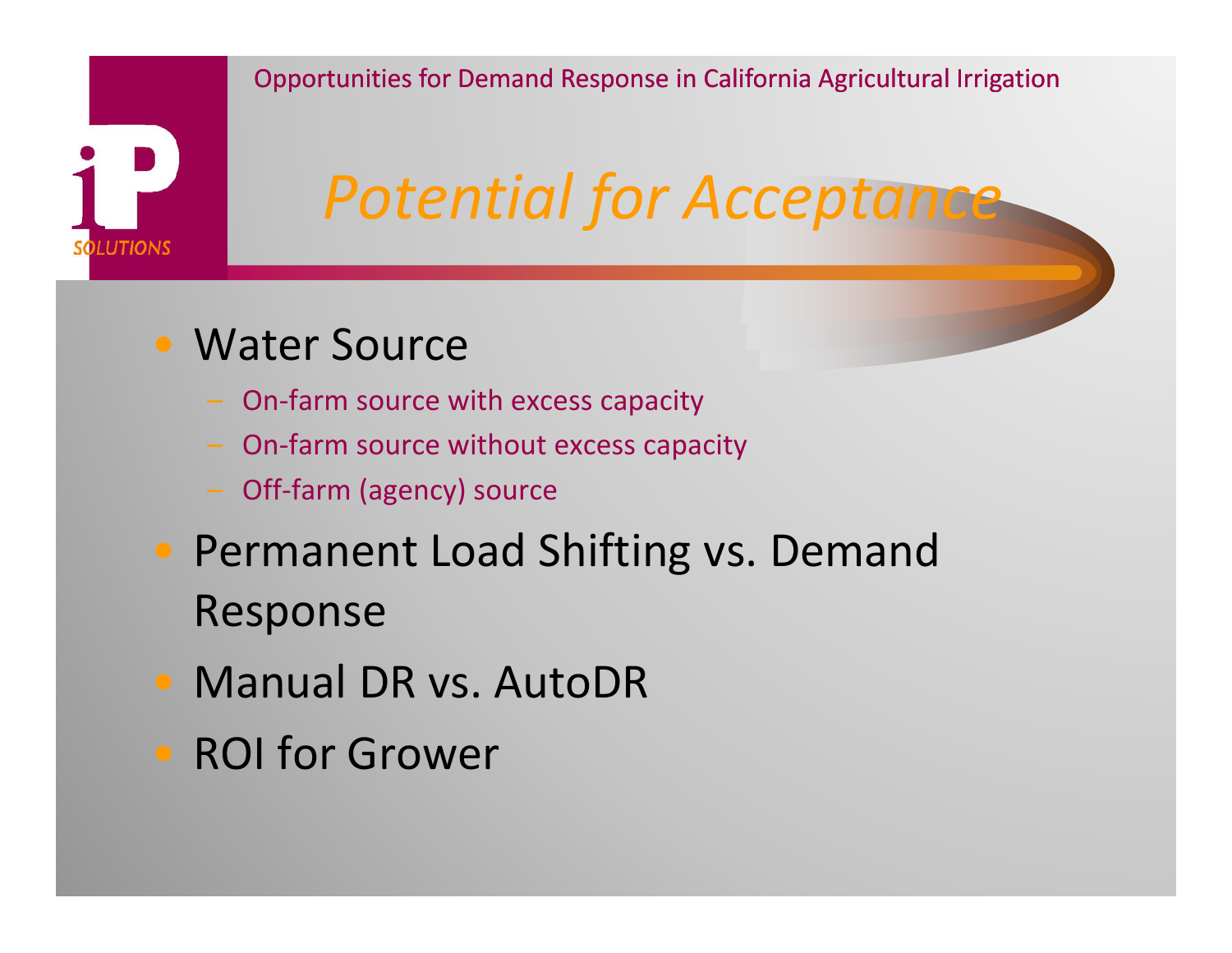

- Financial incentives must match the cost
	- Significant if system upgrade is required
- Other potentially compelling motivations when combined with TOU or DR
	- Energy Efficiency or Demand Management (reducing peak‐load fees)
	- Remote Pump Monitoring and Control